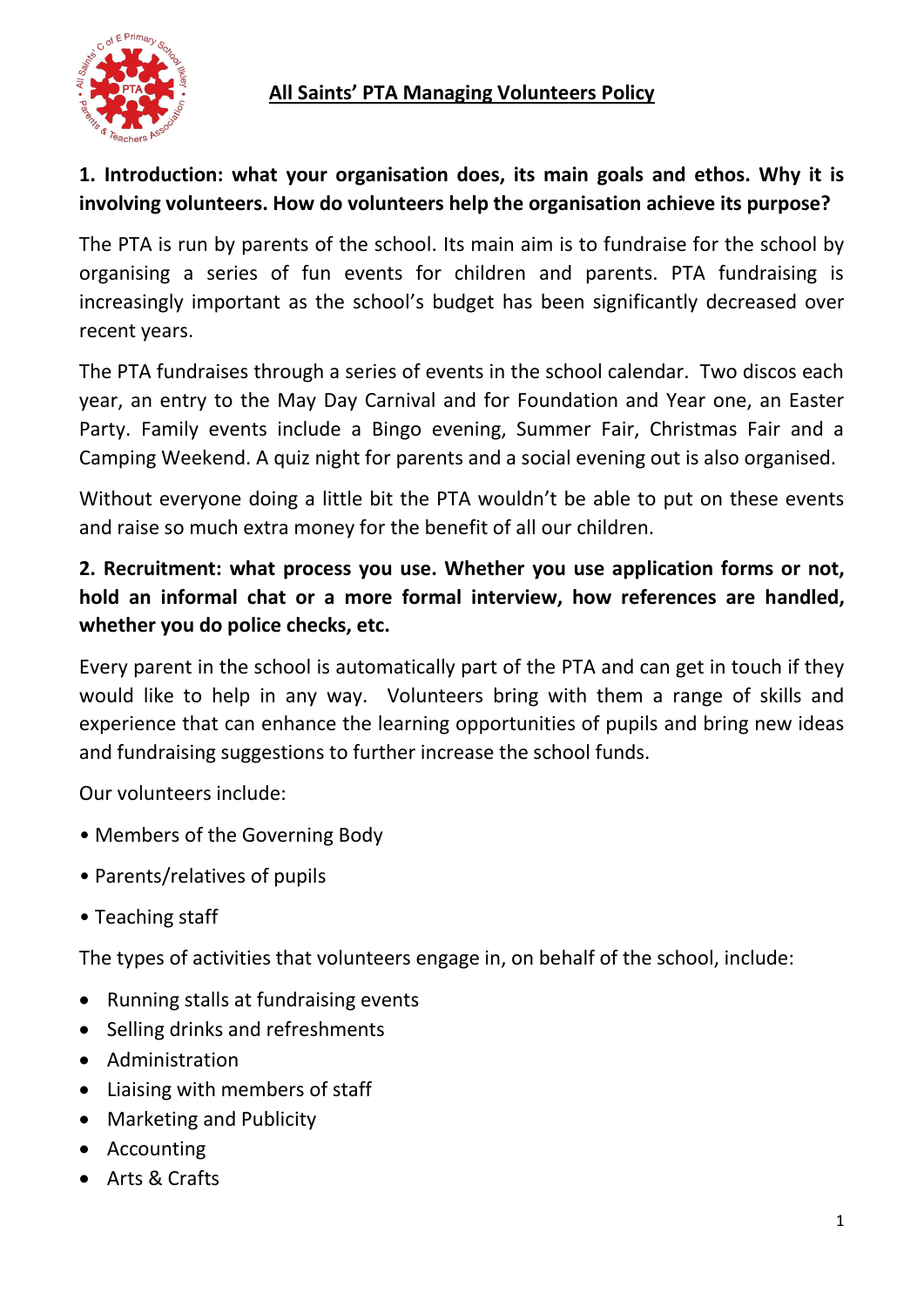- Co-ordinating/hosting children's games
- Co-ordinating/hosting adult socials
- Committee meetings

Anyone wishing to become a volunteer, either for a one-off event or on a more regular basis should contact the PTA committee via the email address or Facebook page, details of which are available on the school website.

#### **3. Selection of volunteers, Induction and Training: what the volunteer can expect.**

The experience, qualities, skills and needs of any volunteer will be considered when deciding about the allocation or roles at each specific PTA event. N.B. There is no guarantee that a volunteer will be found an immediate placement or any placement at each specific event. If this is the case, a verbal/written communication will be sent to the individual explaining why their services were not required.

Any volunteers should agree to carry out all reasonable tasks assigned to him/her to the best of their ability and to generally promote the interests of the school. They will be asked to agree to abide by the terms and conditions set out in the relevant PTA policies which they will be signposted to on the school website.

#### **4. Expenses: what is covered and how expenses will be reimbursed.**

Any items bought for any PTA event by a volunteer, that have been agreed in advance with a PTA committee member, will be reimbursed by the PTA committee once a receipt/proof of purchase has been received.

### **5. Supervision and Support: clarity on who will provide this and how.**

The volunteer's role, including status with pupils, will be made clear.Volunteers will be given opportunities to contribute their ideas and opinions about the work that they are engaged in.

As a PTA, we value the work of volunteers in school and to demonstrate this we aim to show appreciation for the volunteer's work.

#### **6. Insurance: clear evidence that volunteers are covered.**

Volunteers are covered by Bradford Council Health & Safety Statement and indemnity and Public Liability Insurance.

## **7. Health and Safety: basic information and reference to the organisation's Health & Safety policy (and any other relevant policies).**

The school has a Health & Safety Policy and this is made available to volunteers working in the school.